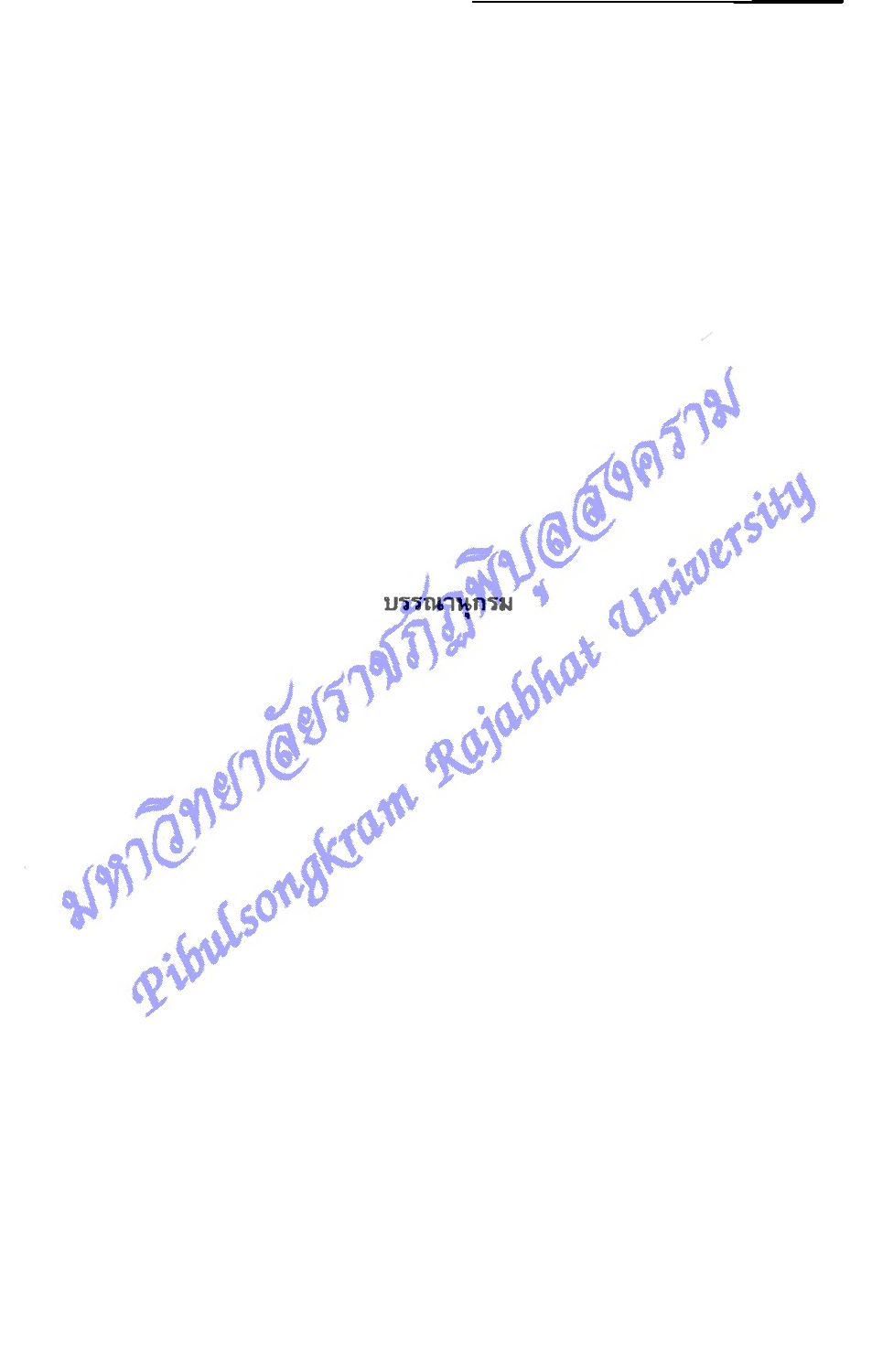## บรรณานุกรม

กรมวิชาการ, กระทรวงศึกษาธิการ (2540) สำคัญที่ใจ. กรุงเทพฯ : โรงพิมพ์การศาสนา ึกองแพทย์ สถานพินิจและคุ้มครองเด็กและเยาวชนกลาง.(2539) เอกสารทางวิชาการ

> ี่ ประกอบการศึกษาถึงวิธีการแนวทางและเทคนิคต่าง ๆ เกี่ยวกับการนำวิธี ชุมชนนำบัดมาปรับประยุกต์ใช้ในกระบวนการทางยุติธรรม กรุงเทพฯ : นนต์สกานต์

ขัตติยา รัตนติลก.(2539) **ลักษณะทางสังคม จิตใจของเยาวชนที่กระทำ**ผิดซ้ำ ณ ส<u>ถ</u>าน พินิจคุ้มครองเด็กและเยาวชนกลาง : ศึกษากรณีบ้านกรุณาและบ้านปราณี. วิทยานิพนช์ปริญญามหาบัณฑิต กรุงเทพฯ : คณะบัณฑิตวิทยาลัย| มหาวิทยาลัยมหิดล

ิจงกลนี ตุ้ยเจริญ.(2540) **สัมพันธภาพของวัยรุ่นกับบิดามารดา <mark>ภาร</mark>เห็นคุณค่าในตนเ**อง **กับการปรับตัวของวัยรุ่นตอนต้น.** วิทยานิพนธ์ปริญญามหาบัณฑิต กรุงเทพฯ คณะบัณฑิตวิทยาลัย มหาวิทยาลัยมหิดล

ชยาพร ลี้ประเสริฐ (2535) **ผลของ**การปรึกษาเชิงจิตวิทยาแบบกลุ่มที่มีต่อการเห็นคุณค่า **ในตนเองของนักเรียนชั้นมัธยมศึกษาปีที่ 3. วิทยานิพน<del>ธ์ปริญ</del>ญามหาบัณฑิต** กรุงเทพฯ : คณะบัณฑิตวิทยาลัย มหาวิทยาลัยจุฬาลงกรณ์

ทำเนียบผู้พิพากษาสมทบ 35 ปี (2540) ศาลเยาวชนและครอบครัวจังหวัดสงบลา. สงขลา : บริษัท โซนพรินท์ จำกัด

นาตยา วงศ์หลีกภัย.(2532) ผลของกลุ่มจิตสัมพันธ์ที่มีต่อก**ารเห็นคุณค่าในตนเองข**อง วัยรุ่น วิทยานิพนธ์ปริญญามหาบัณฑิต กรุงเทพฯ : คณะบัณฑิตวิทยาลัย

มหาวิทยาลัยจุฬาลงกรณ์

เศ<mark>รีริ โรจนธรรมกุล (2535) ผลของการปรึกษาเชิงจิตวิทยาแบบกลุ่มที่มีต่อการเพิ่ม </u></mark> การเห็นคุณค่<mark>าในตนเองของสตรีในสถานสงเคราะห์</mark>หญิงบ้านเกร็ดตระการ. วิทยานิพน<del>ธ์ปริญญ</del>ามหาบัณฑิต กรุงเทพฯ : คณะบัณฑิตวิทยาลัย มหาวิทยาลัยจุฬาลงกรณ์

บุญร่ว<mark>ม เที่ยมจันทร์.(2531) ประมวลกฎหมายอาญาฉบับมาตรฐานสมบูรณ์.</mark> กรุงเทพฯ : จักรานุกูลการพิมพ์

ประวุฒิ กาวรศิริ.(2532) การวิเคราะห์สาเหตุการกระทำผิดซ้ำของผู้ต้องขังหญิง. วิทยานิพนธ์ปริญญามหาบัณฑิต กรุงเทพฯ : คณะบัณฑิตวิทยาลัย มหาวิทยาลัยธรรมศาสตร์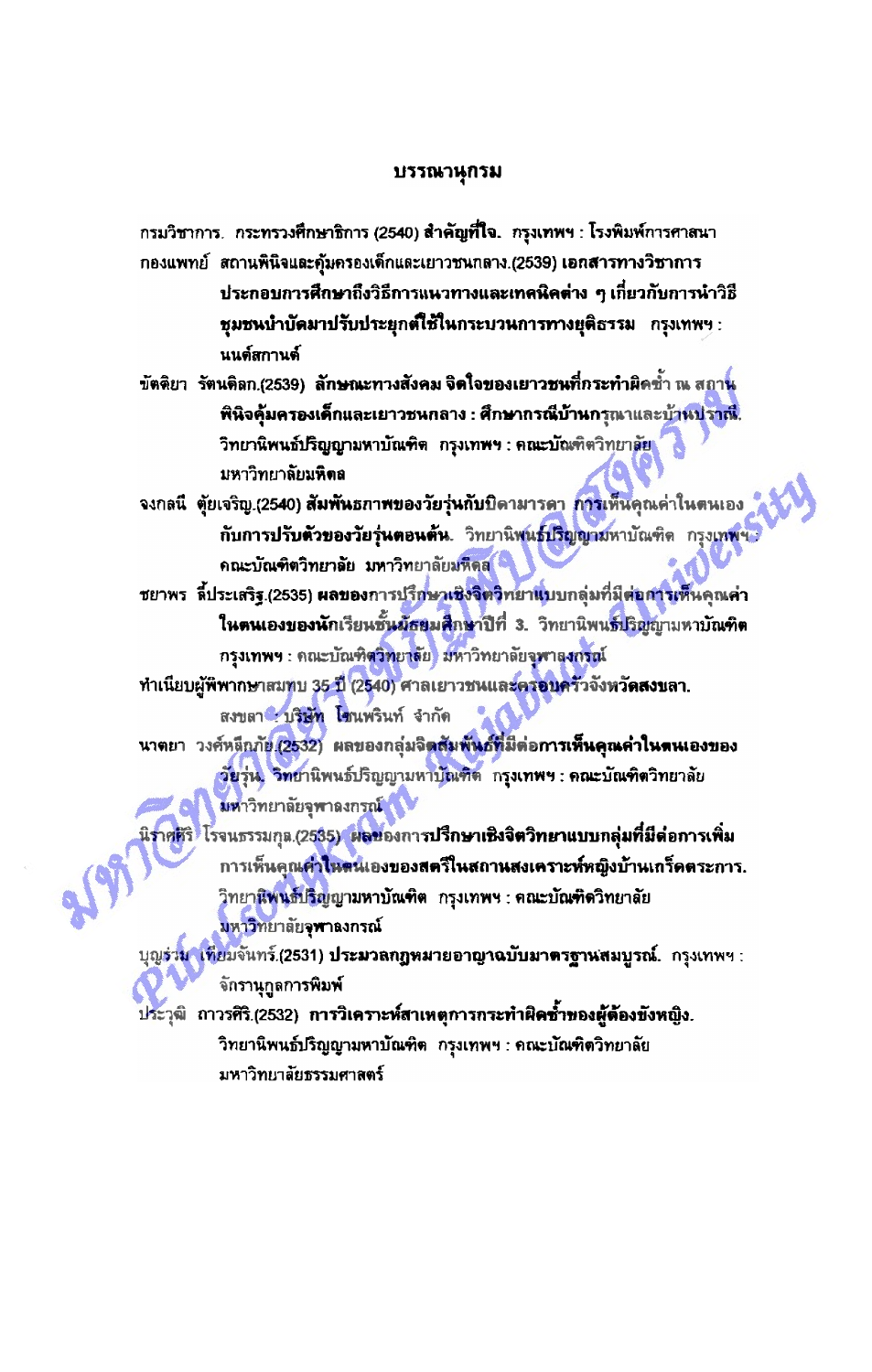ปราณีต ปิยสิรานนท์, การจำแนกประเภททางจิตวิทยาของเด็กและเยาวชน. เอกสารการ อบรมนักจิตวิทยาบรรจุไหม่ของสถานพินิจ, 17 เมษายน - 12 กรกฎาคม 2539. เอกสารอัดสำเนา

พัทยา สายหู (2544) กลไกของสังคม. พิมพ์กรั้งที่ 10 กรุงเทพฯ ; สำนักพิมพ์แห่ง จุฬาลงกรณ์มหาวิทยาลัย

พรรณทิพย์ ศิริวรรณบุศย์. (2545) จิตวิทยาครอบครัว. พิมพ์ครั้งที่ 5 กรุงเทพฯ : สำนักพิมพ์ แห่งจุพาดงกรณ์มหาวิทยาลัย

ึกนิดา ภู่โตนนา.(2539) ผลของกิจกรรมกลุ่มสัมพันธ์ต่อการพัฒนาความรู้สึกการเห็น **คุณค่าในตนเองของนักเรียนชั้นมัธยมศึกษาปีที่ 3.** วิทยานิพนธ์ปริญญา มหาบัณฑิต ขอนแก่น : คณะบัณฑิตวิทยาลัย มหาวิทยาลัยขอนแก่น

วิชา มหากุณ(2538) **ศาลเยาวชนและครอบครัวตามแนวคิดสากส <mark>:คู่มือก</mark>ารปฏิบัติ**งาน ศาลเยาว<del>ช</del>นและครอบครัว สถานพินิจและตุ้มตรอ<mark>งเด็</mark>กและเยาวชน กรุงเทพฯ : เอกสารอัดสำเนา

ี วิภาพร มาพบสุข. (2540) **การพัฒนาคุณภาพชีวิตและสังคม./** กรุงเทพฯ : ศูนย์ส่งเสรี วิชาการกระทรวงศึกษาธิการ

ศาลจังหวัดพิษณุโลกแผนกคดีเยาวชนและครอบครัว (2545) สถิติคดีเด็<mark>กและเยาวชนที่</mark> กระทำผิดในเอกสารประกอบรายงานสถิติประจำปี 2545. เอกสารอัดสำเนา ศรีเรือน แก้วกังวาล. (2540) จิตวิทยาพัฒนาการชีวิตทุกช<mark>่วงวัย</mark> เล่ม 1 – 2. พิมพ์ครั้งที่ 7 กรุงเทพฯ : สำนักพิมพ์มหาวิทยาลัยธรรมศาสตร์

ศรีหัทยา ซูสุวรรณ.(2526) บทบาทของนักสังคมสงเคราะห์กับการแก้ปัญหาเด็กและ <u>เยาวชนกระทำผิดข้ำ, วิทยานิพนธ์ปริญญ</u>ามหาบัณฑิต กรุงเทพฯ : คณะบัณฑิต

วิทยาลัย มหาวิทยาลัยธรรมศาสตร์

สาวิตรี ไพทรย์ (2532) บัจจัยที่นำไปสู่การก**ระทำผิดช้ำของสตรี**, วิทยานิพนธ์ปริญญา มหาบัณฑิต กรุงเทพฯ : คณะบัณฑิตวิทยาลัย มหาวิทยาลัยธรรมศาสตร์ มหาวิทยาลัยสุโขทั<mark>ยธรรมาธิร</mark>าช. (2543) **พฤติกรรมวัยรุ่น หน่วยที่ 1 – 15 พิมพ์ครั้งที่** 5 กรุงเทพฯ : สำนักพิมพ์มหาวิทยาลัยสุโขทัยธรรมาธิราช

สุโจ <mark>-ตั้งทรงสวัสดิ์ (2532) การใช้เพื่อนผู้ให้การช่วยเหลือในกลุ่มเพื่อการเพิ่มความรู้สึก</mark> ้เห็นคุณค่าในตนเองของนักเรียนชั้นมัธยมศึกษาปีที่ 6. วิทยานิพนธ์ปริญญา มหาบัณฑิต กรุงเทพฯ : คณะบัณฑิตวิทยาลัย หาวิทยาลัยจุฬาลงกรณ์ สุพัตรา สุภาพ. (2545) ปัญหาสังคม. พิมพ์ครั้งที่ 18 กรุงเทพฯ : โรงพิมพ์ไทยวัฒนาพานิช จำกัด

69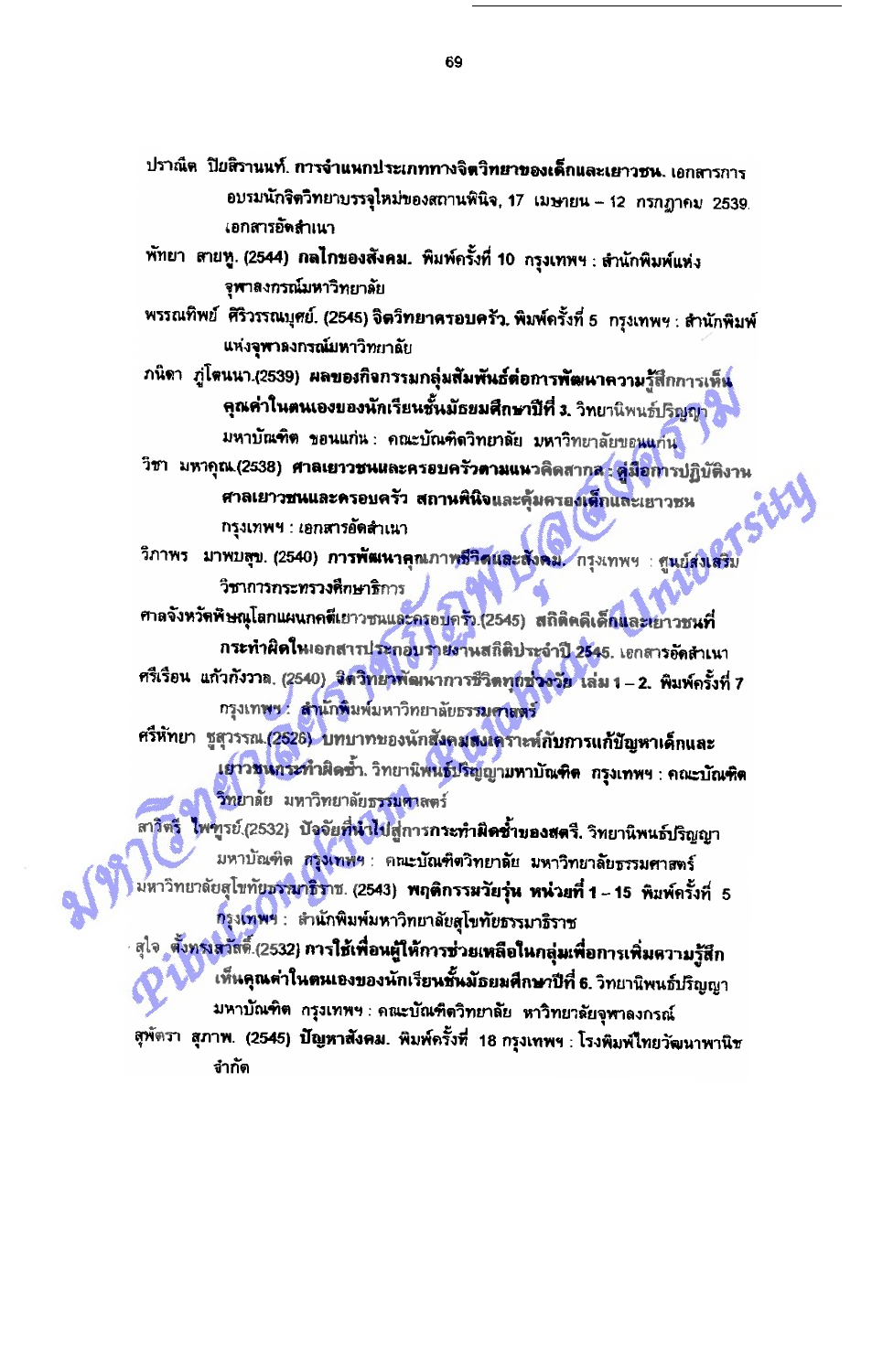ิสมโภชน์ เอี่ยมสุภาษิต (2541) ทฤษฎีและเทคนิคการปรับพฤติกรรม พิมพ์ครั้งที่ 3 กรุงเทพฯ : โรงพิมพ์แห่งจุฬาลงกรณ์มหาวิทยาลัย โสภา- ชพิกุลชัย และคณะ.(2524) การกระทำผิดช้ำของผู้ได้รับการปลดปล่อยจากการ พระราชทานอภัยโทษ ปี พ.ศ. 2522 – 2533, วิทยานิพนธ์ปริญญามหาบัณฑิต กรุงเทพฯ : คณะบัณฑิตวิทยาลัย มหาวิทยาลัยธรรมศาสตร์ อัจฉราพรรณ เทศะปุระ.(2524) การศึกษาวิเคราะห์สาเหตุการกระทำผิดซ้ำของเด็กและ ้เยาวชนสถานพินิจและคุ้มครองเด็ก, วิทยานิพนธ์ปริญญามหาบัณฑิต กรุงเทพฯ : คณะบัณฑิตวิทยาลัย มหาวิทยาลัยธรรมศาสตร์ อัรยา ดิษยบุตรและคณะ.(2531) พระราชบัญญัติจัดตั้งศาลคดีเด็กและเยาวชน พ.ศ. 2495 และพระราชบัญญัติวิธีพิจารณาคดีเด็กและเยาวชน พ.ศ. 2494. กรุงเทพฯ : โรงพิมพ์ชวนพิมพ์ อุมาพร ตรังค<mark>สมบัติ (2540) จิตบำบัดและการให้คำปรึกษาครอบครัว. พ</mark>ิมพ์ครั้งที่ 1. กรุงเทพฯ : เพื่องฟ้าพริ้นติ้ง

โอษฐ์ วารีรักษ์และ อุษา จารุสวัสดิ์. (2545) จิตวิทยาตรอบครัว เล่ม 2 พิมพ์ครั้งที่ : เชียงใหม่ : โรงพิมพ์แสงคิลป์

Byrd K.R. and other. (1993) The Utility of Self - Concept as Predictor of Recidivism Among Juvenile Offenders. The Journal of Psychology. 127(2): 195-201 Coopersmith, S.(1981). The Antecedents of Self - Esteem. 2<sup>nd</sup> ed. California : **Consulting Psychology Press** 

Emery EM, and others. (1993) The Relationship between Youth Substance Use and Area - Specific Self - Esteem. Journal Sch Health. 63(5): 224 -

Favell, J. E., McGimsey, J. F., & Jones, M. L. (1978) the use of physical restraint in the treatment of self-injury and as positive reinforcement. Journal of Applied Behavior Analysis, 11, 225 - 241

Fuhrmann, B.S. (1990) Adolescence. Illinois : scott, Foresman, and Go.

225

Glenn Shields and Richard D Clark (1995) Family Correlate of Delinquency:

And Adaptability. Journal of Sociology and Social Welfare. 2 (1-2) :  $93 - 106$ 

Kazdin, A E. (1984) Behavior modification in applied setting  $3<sup>rd</sup>$  ed. Homewood, **III: The Dorsey Press**